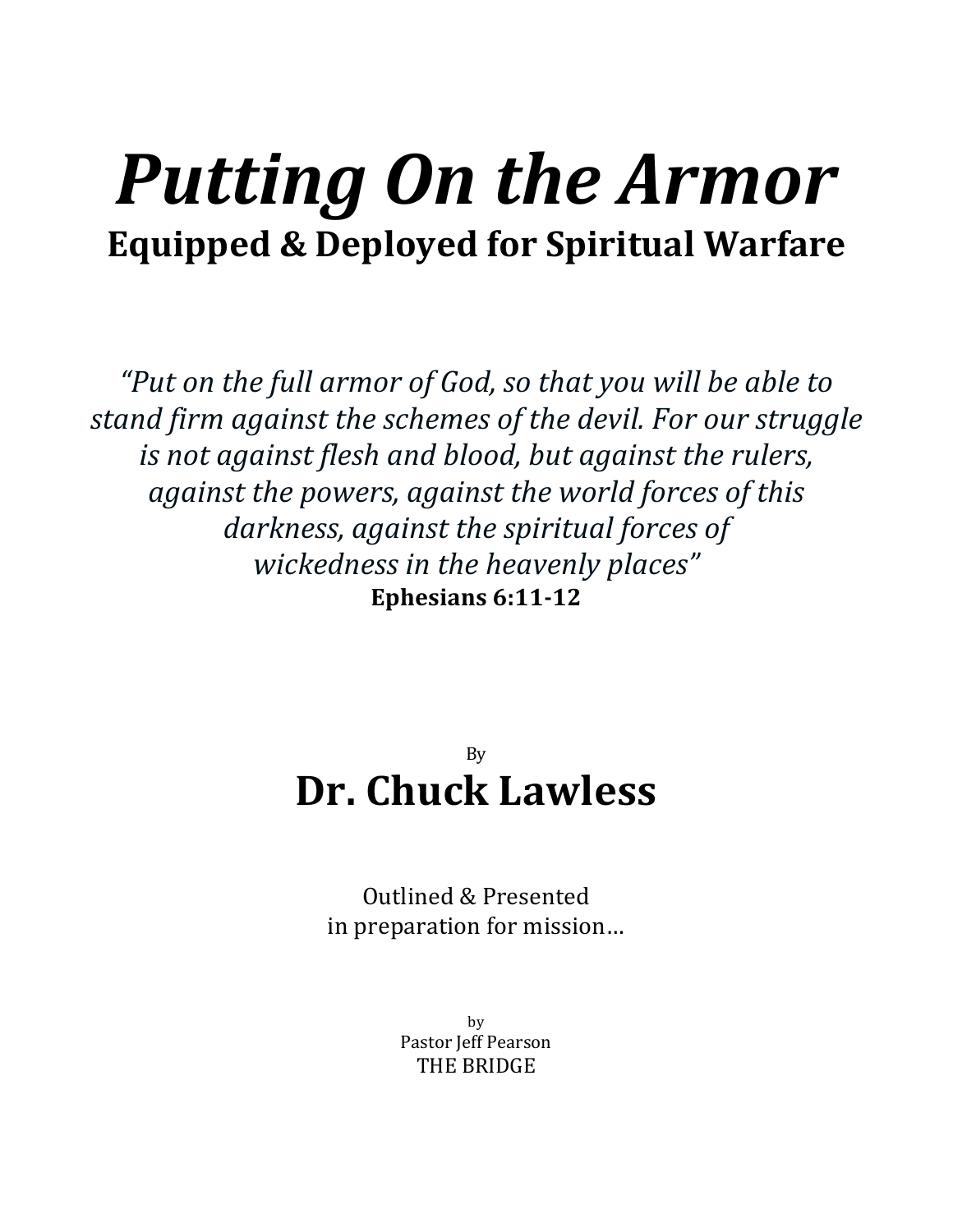# **Introduction:**

# *"Spiritual warfare does not need to be a mysterious, unseen process... the basis for victory in spiritual warfare is a personal love relationship with Jesus Christ."*

Chuck Lawless

Dr. Lawless begins his book with the following prayer (in part):

...I pray that each reader will see You Lord, more than they see the Enemy... that they will love You Lord, more than they love anything the Enemy offers them... and I pray that my readers will experience victory (defined as God's will lived-out in one's life), more than any aspect of defeat.

# **Chapter One:** *The Belt of Truth*

# **Ephesians 6:11-12**

*Put* on the full armor of God, so that you will be able to stand firm against *the schemes of the devil. For our struggle is not against flesh and blood,* but against the rulers, against the powers, against the world forces of this darkness, against the spiritual forces of wickedness in the heavenly places

# **Opening Thoughts:**

In week/chapter one, we will explore the issue of truth. Truth is a person, Jesus Christ,  $&$  a written body of Scripture  $-$  the Bible.

Knowing truth equips us for discerning the presence & purposes of Satan in our lives.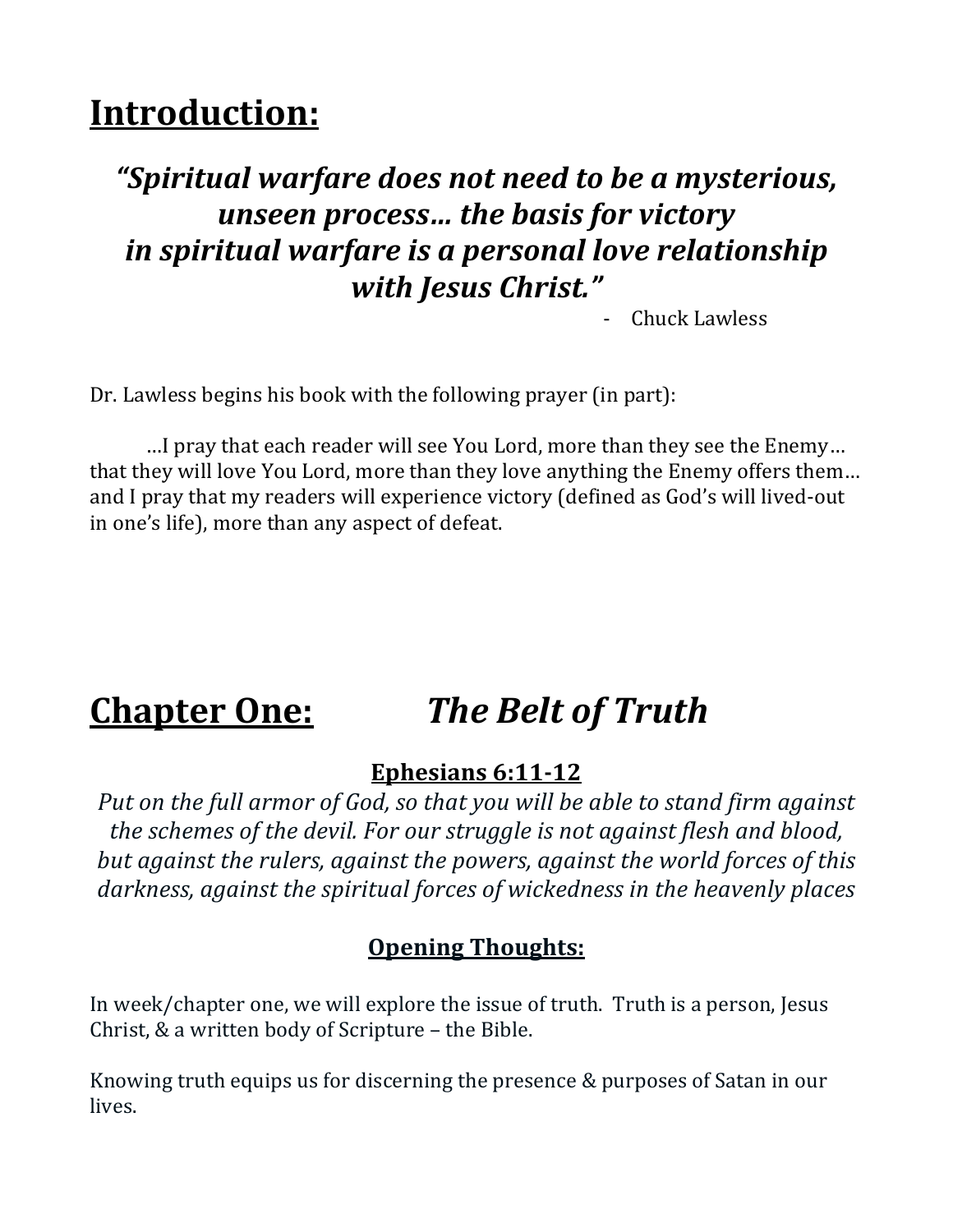## **Day 1: Preparation for the Battle**

Ephesians 6:11-12 clearly indicate who our enemy is NOT, and who our enemy IS...

We may (often) wrongly assume that other people are the problem...

Paul is writing from a prison cell, yet note his heart for his captors (Acts 16:22-34)

Christians battle against a supernatural enemy ("the Devil") whose forces would overwhelm us except for the presence of God in our lives.

Paul used multiple terms (rulers, authorities, world powers, and spiritual forces) to describe the innumerable powers that stand against us.

See other biblical passages that tell this same truth...

#### **Genesis 3:15 1 Chronicles 21:1 Job 1:1-22 1 Peter 5:8**

**Revelation 20:1-3**

A tactician who entices us to sin, this very real Enemy seeks to devour us.

Listen to some of Satan's names and you'll get a sense of his character:

**Accuser Adversary Devil Dragon Evil One Father-of-lies Serpent Tempter**

The Enemy is not one with whom we want to tangle in our own power.

Good new prevails! God planned from the beginning to defeat the Enemy and did so through the death of Jesus Christ (Genesis 3:15; Colossians 2:15).

Now we can live in victory by putting on the full armor of God!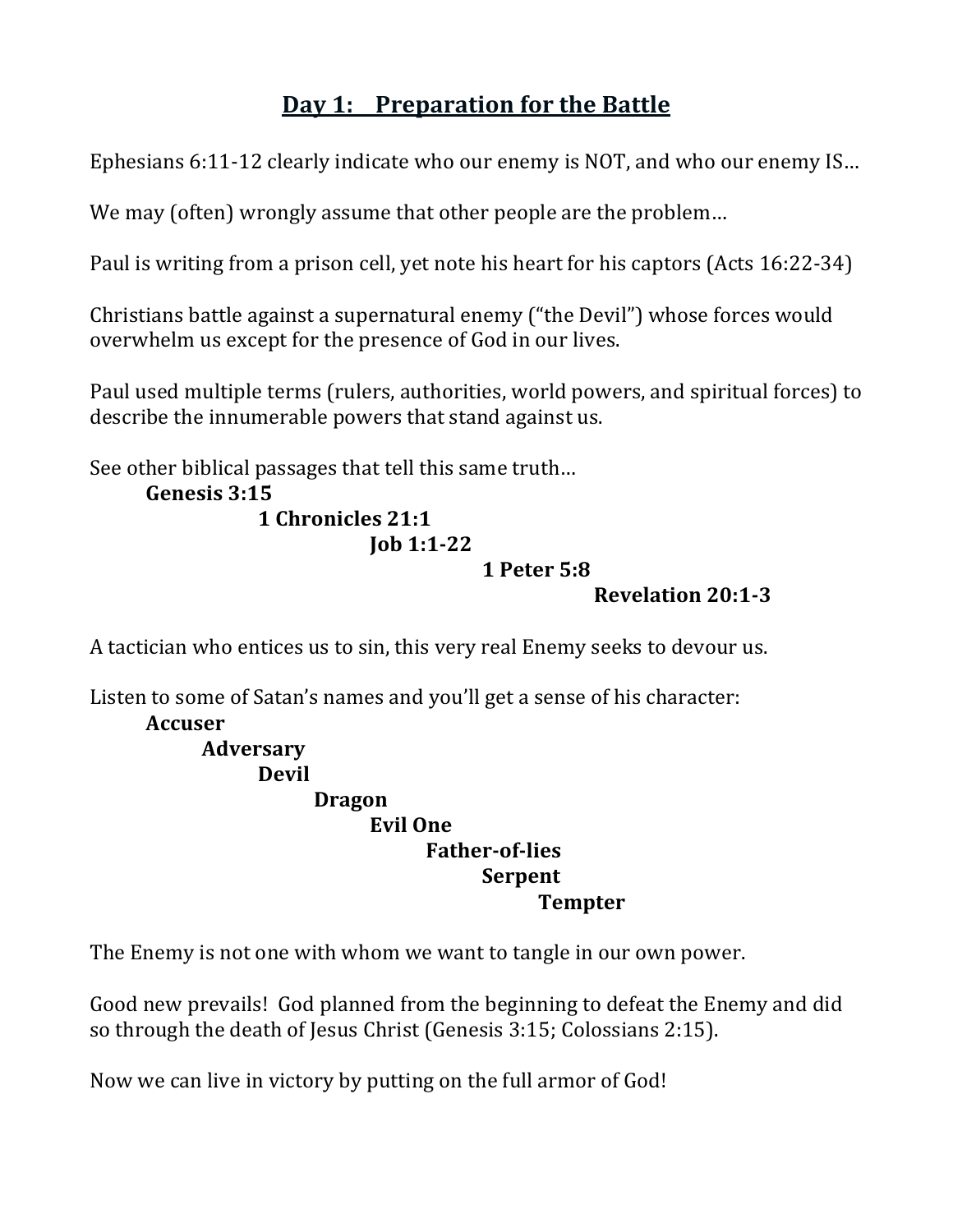Putting on the armor requires believing & acting according to God's Word.

When we do both, we are equipped & deployed for spiritual warfare.

#### WHAT WE BELIEVE IS IMPORTANT IN SPIRITUAL WARFARE

- Read about Ananias & Sapphira in Acts 5:1-11
	- vs.
- Read about Peter & John in Acts 4:13-22
- Ephesians tells us that biblical believers are "in-Christ"
	- $\geq$  1:4 = chosen in Him
	- $\geq 1:7$  = redeemed thru His blood
	- $\geq 1:11 =$  our inheritance is in Him
	- $\geq$  1:12 = our hope is in Him
	- $\geq$  1:13 = we are sealed in Him

If we believe these truths... we should also believe that in-Christ we can win spiritual battles.

Right beliefs are essential for engaging the Enemy!

#### *"How I wish somebody had taught me about my identity in Christ when I was a young believer! I knew that God had saved me, but I lived a defeated Christian life for several years, while I tried in my <u>own</u> strength to be obedient to God. No one showed me the importance of who I am in Christ. Now I KNOW that right beliefs would have helped me fight the battles I faced."* - Dr. Chuck Lawless

**Deeper Study Opportunity**: find and highlight ALL the "in Christ," "in Him," "through Jesus," "through Him," "of Him," and "with the Messiah" passages in the first 3 chapters of Ephesians... Then, write down and meditate on all the blessings Paul describes that we receive because we are "in Him." Thank God for these blessings!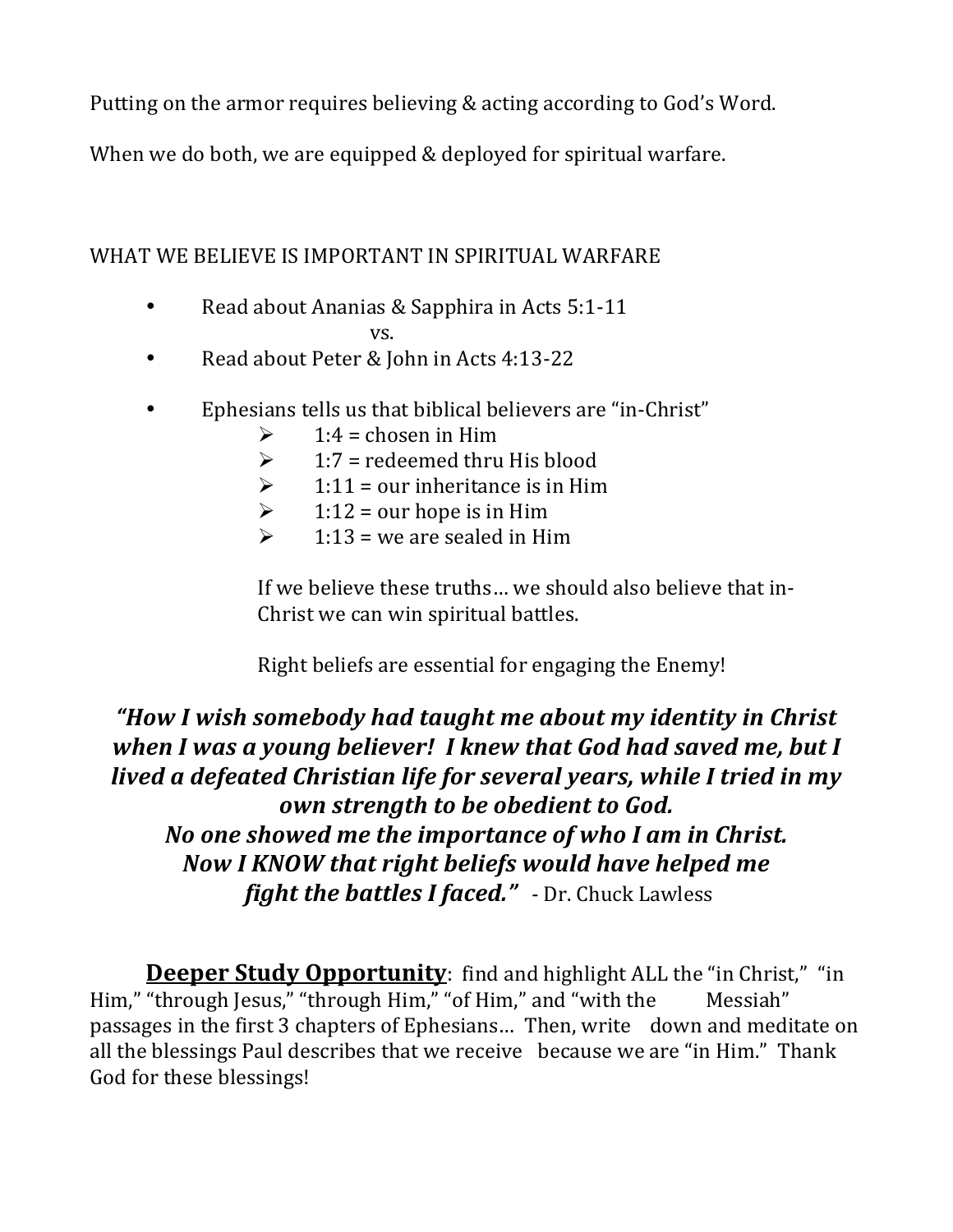#### WHAT WE DO IS ALSO IMPORTANT IN SPIRITUAL WARFARE

- Right beliefs alone do not always defeat the Enemy
- Even the demons "rightly believe" (see James  $2:19$ )
- Right beliefs MUST lead to right actions... and those right actions defeat the Enemy!
- Look at the Christian life-lived that Paul describes in Ephesians 4-6 (personal holiness, godly relationships, biblical unity within the Church), and recognize that the Enemy is constantly attacking each of these areas of life... The Devil is delighted when our lives reflect him more than God.
- The way to counter the Enemy's arrows is to live obediently in Christ and that's why what we do is important in spiritual warfare.
- We will see... that's why putting on the full armor of God **is all about obedience!**
- **Only obedient warriors are equipped to be** deployed in the spiritual battle!
- 7 truths about the armor of God:
	- $\triangleright$  We are to wear the FULL armor of God
	- $\triangleright$  The armor we wear is GOD's armor
	- $\triangleright$  Putting on the armor is practical vs. magical
	- $\triangleright$  Wearing the armor requires belief & behavior
	- $\triangleright$  Putting on the armor is an equipping & deploying part of the battle
	- $\triangleright$  Believers help other believers put on the armor
	- $\triangleright$  God's Word best explains the armor of God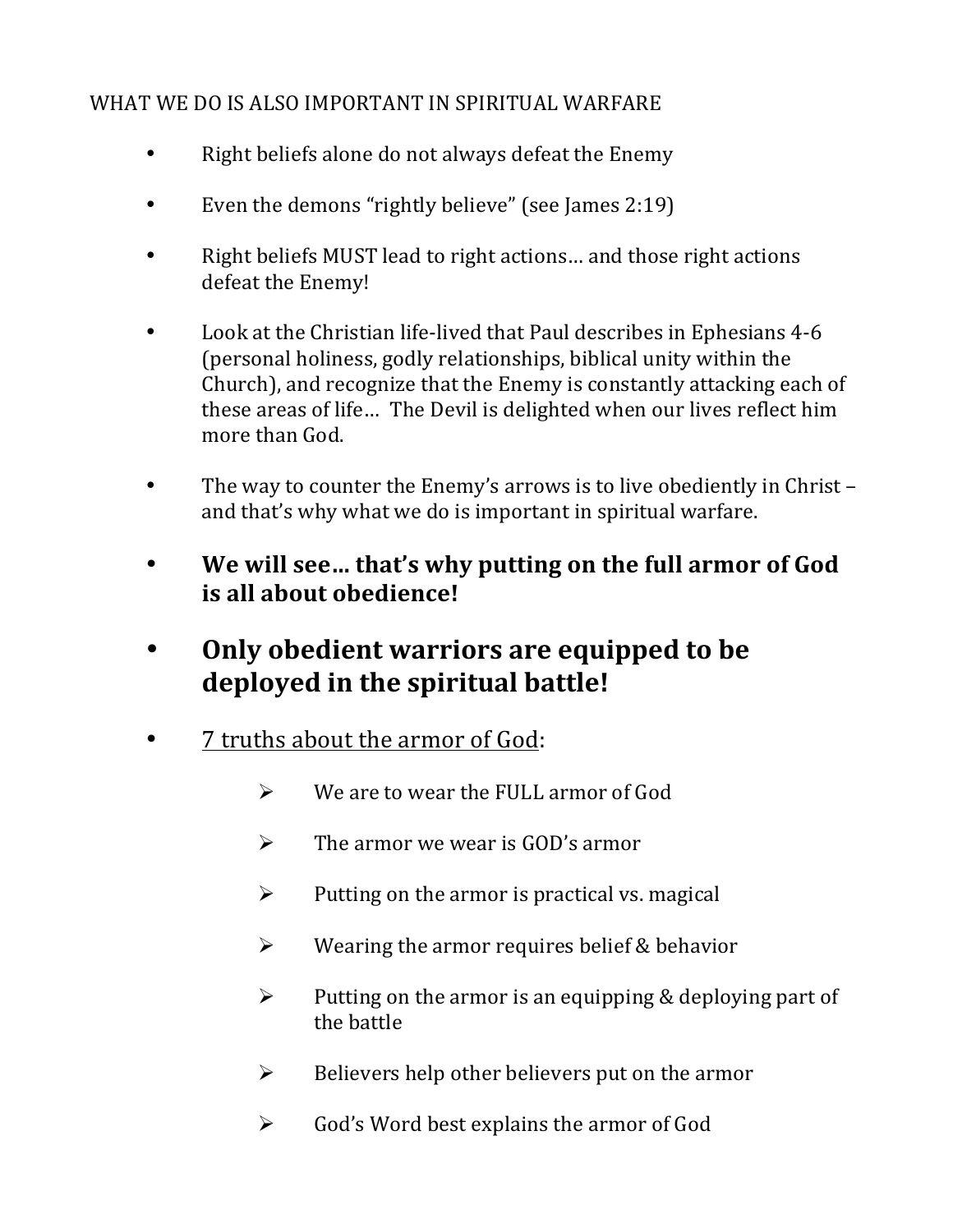# **Day 2:** Finding Truth in the Word of God

Reading and knowing God's Word – the Bible – equips us to wear the belt.

THE WORD OF GOD IS TRUTH

Satan is a liar and the truth is not in him (John 8:44).

Ever since the Garden of Eden, the Devil has been trying to get humanity to doubt and ignore God's Word... ("Did God *really* say...")

Timothy (and Paul's admonishing of him) serve as great biblical examples of the importance & blessings connected with KNOWING God's Word...

# **Memorizing Scripture is not just for children... and it's never to late for YOU!**

Read Psalm 19:7-11 and write down the word that describe the Bible.

*(Perfect, Trustworthy, Right, Radiant, Pure, Reliable & Rewarding)* 

- $\triangleright$  The Word revives the soul
- $\triangleright$  The Word makes the inexperienced wise
- $\triangleright$  The Word makes the heart glad
- $\triangleright$  The Word enlightens the eyes
- $\triangleright$  The Word warns God's servants

## Living obediently enables us to keep our way pure!

# The Devil's lies are no match for the Word of God!

Jesus used the perfect, true Word of God to defeat Satan at the mount of temptation (Matthew 4:1-11)

# **Because God's Word is truth, we must read it to wear the Belt of Truth.**

The Word not only warns us of the battle (and our Enemy), but also shows us how to have victory in Christ.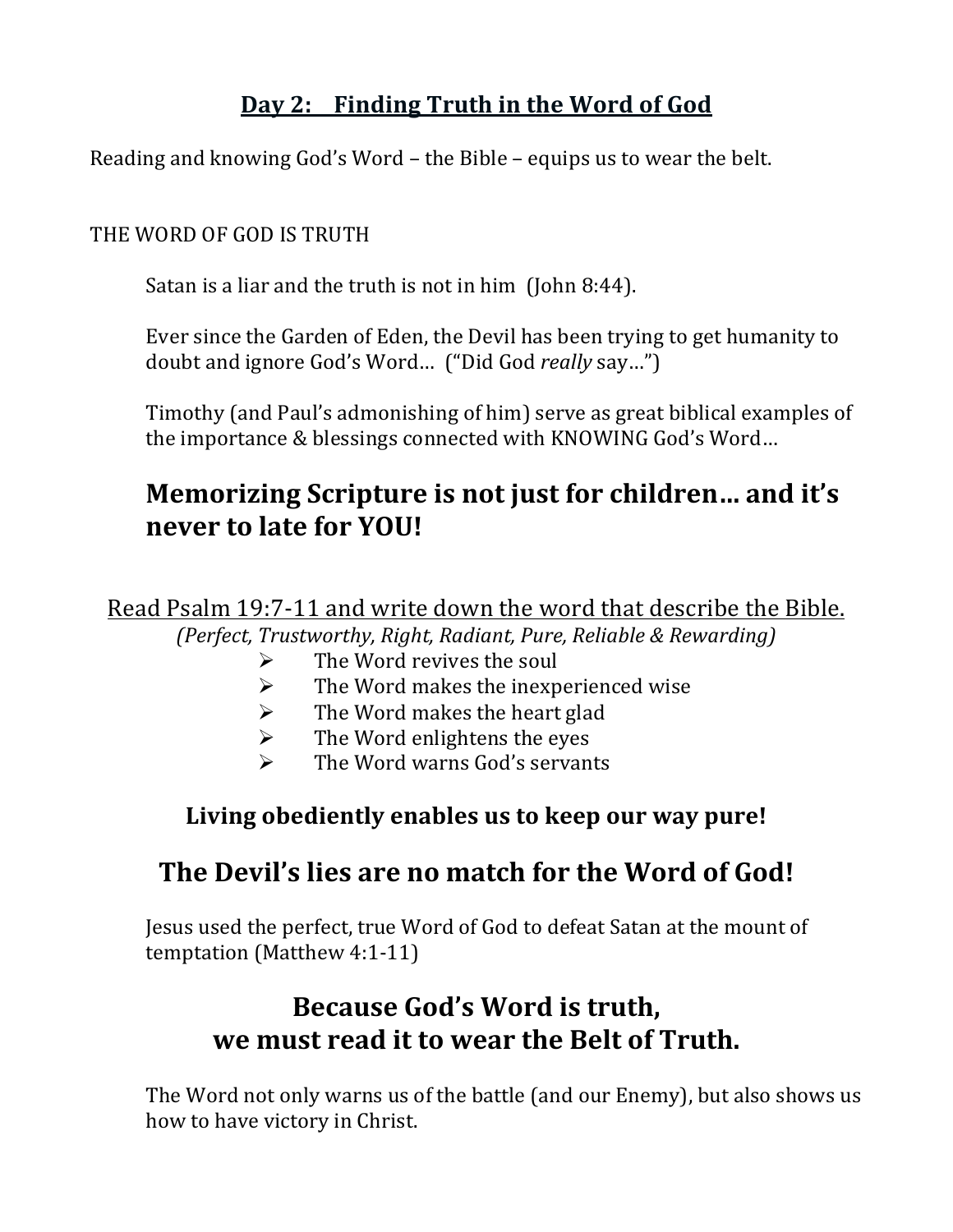#### WE MUST READ, INTERPRET, & APPLY THIS TRUTH

#### Basic Principles for Reading & Understanding God's Word:

#### **Study the Word Systematically**

- $\triangleright$  Study ALL of God's Word (not just subsets of the text)
- $\triangleright$  Pray thru and develop a "plan"

#### **Learn To Interpret the Word Properly**

 $\triangleright$  Try to read different translations (note variations)

#### $\triangleright$  Understand the type of writing you are reading

- a. Source: (Gospel, Prophets, Wisdom, History, etc.)
- b. Genre: (Prose, Poetry, Hyperbole, Parable, etc)
- $\triangleright$  Using appropriate Bible study tools, examine the cultural & historical background of the passage. (Most good Study-Bibles contain this information).

#### **EXECUTE:** Read & STUDY the FULL CONTEXT of the passage:

- a. How the "word" fits into the phrase...
- b. How the phrase fits into the sentence...
- c. How the sentence fits into the paragraph...
- d. How the paragraph fits into the broader "section"
- e. How the section fits into the chapter...
- $f.$  How the chapter fits into the biblical "book"
- g. How that book of the Bible fits into the full Bible.

## *P* Discover the AUTHOR's intended MEANING

#### $\triangleright$  Use the Bible to interpret the Bible...

- > Use other PROVEN & TRUSTED resources:
	- a. Commentaries (beware who you read!)
	- b. Bible Dictionaries (again, beware who you read)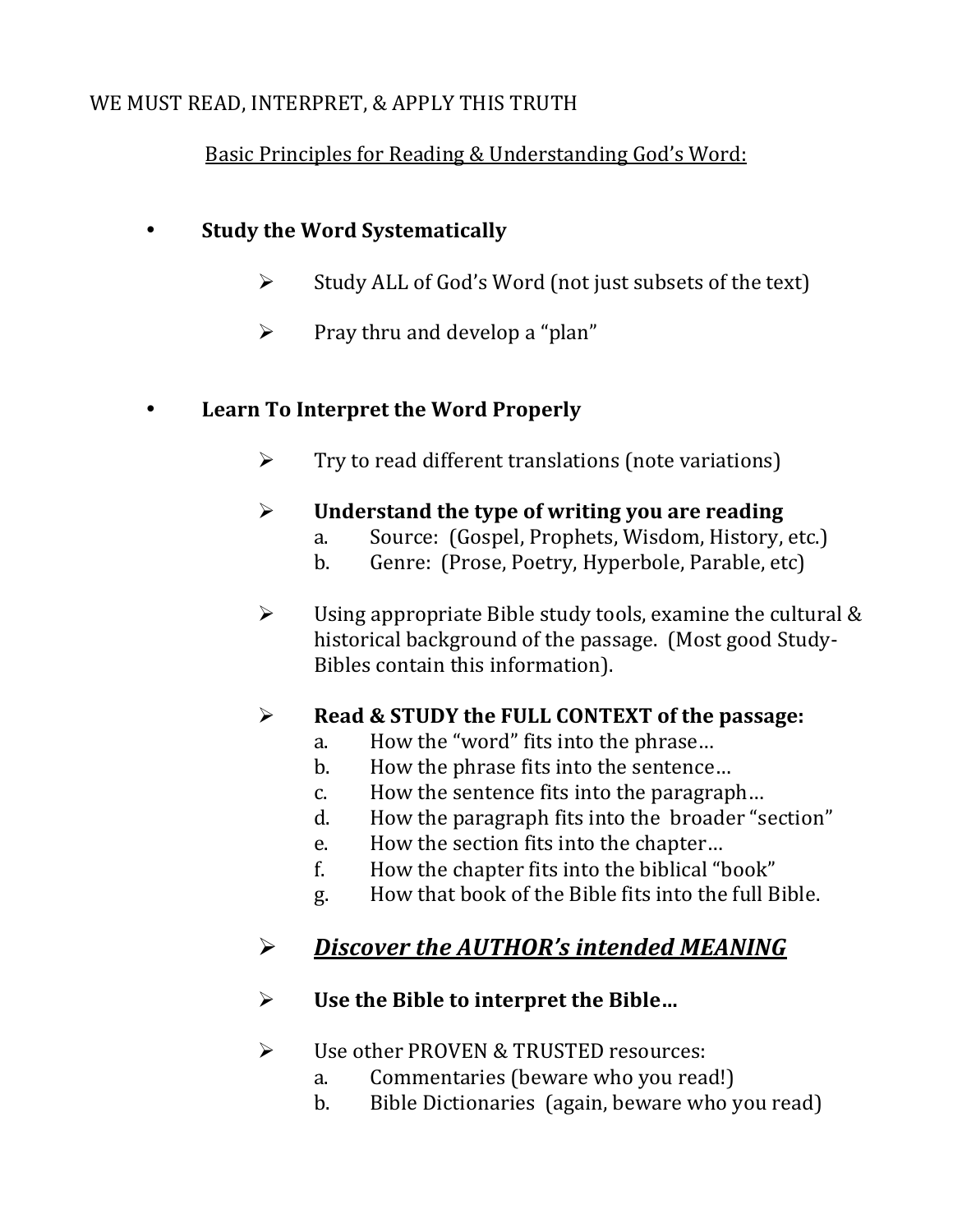## Apply & Live the Word Daily

- $\triangleright$  The Word could & should change our lives!
- **►** *Wearing the Belt of Truth means knowing Jesus* personally, reading and understanding God's Word, *and daily living out the Word's teaching.*
- $\triangleright$  On a scale from 1-10, how well do you "live" God's Word?

#### **Deeper Study Opportunity:**

- a. Read Isaiah  $61:1-2$  & use the seven guidelines included above to interpret the passage
- b. Read Luke 4:16-21 and do the same...
- c. Compare the these two passages...
- d. Now read Luke  $4:22-30$ :
	- How did the people respond to Jesus' interpretation of Isaiah 61:1-2?

#### **Key Definitions:**

- **Exament = "covenant"** 1 of 2 major Bible divisions
- > *Gospel* = one of the first 4 books of the New Testament that tells the "good news" of Jesus' life.
- $\triangleright$  *Epistle* = one of the letters in the New Testament written to a person, church, or group of believers.
- Prophets = spokesmen who challenged God's people to live according to His standards
- > *Hermeneutics* = the process of interpreting the Bible
- > *Heresy* = departure from accepted belief or doctrine
- $\triangleright$  **Theology** = the study of God & His teachings
- $\triangleright$  *Redemption* = a payment used to set someone free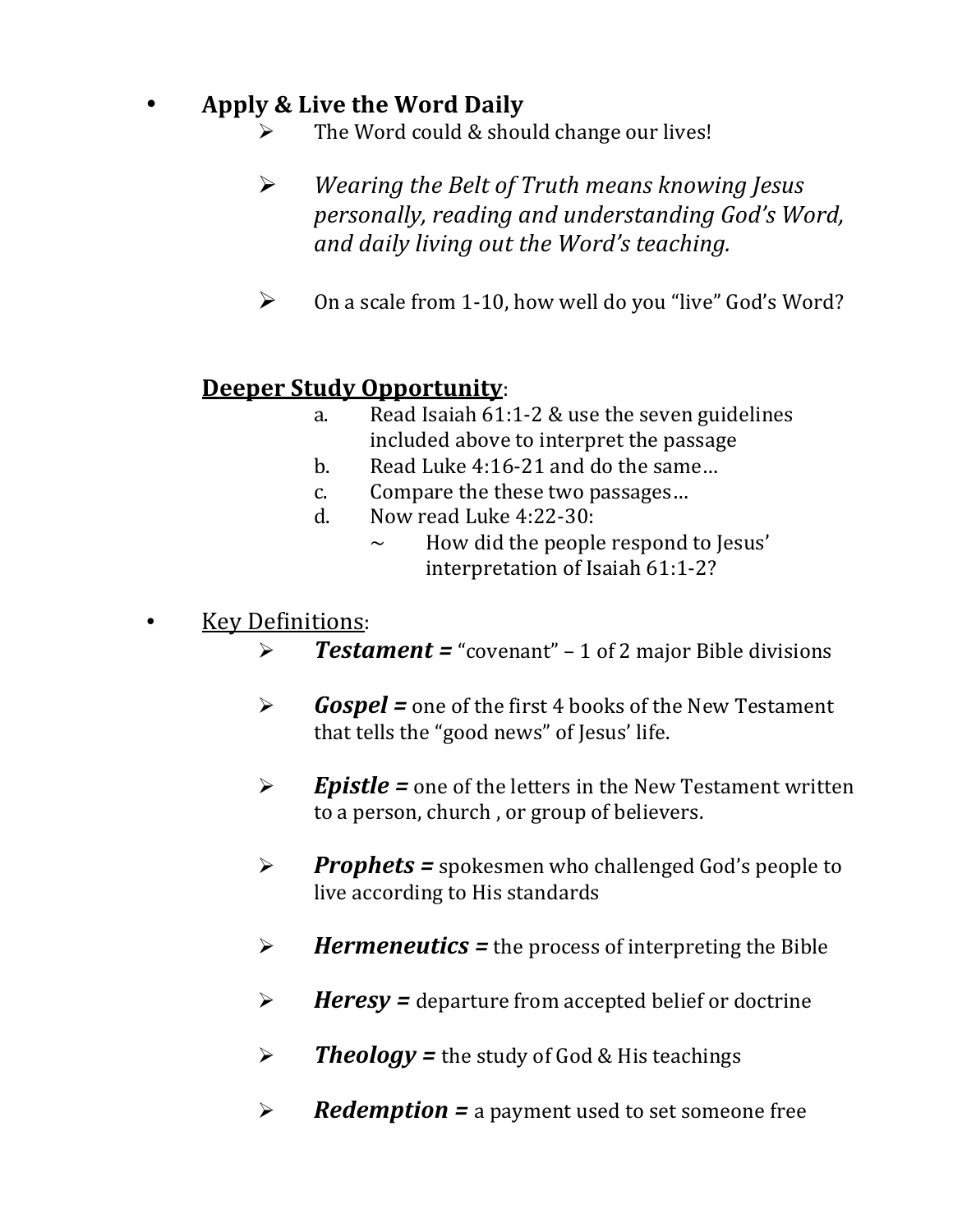#### DAILY TIME IN THE WORD HELPS YOU TO UNDERSTAND GOD's TRUTH

- Take & maintain good PERSONAL notes... feel free to write directly in your Bible or other resources being used so as to help you...
- Develop your own system of underlining, asterisks, and highlighting
- Begin trying to memorize verses that move you personally

#### **Only when we understand and apply God's Word properly can we wear the Belt of Truth.**

# **Day 3:** Who Truth Is

What would you say to someone who believed Jesus was just a good teacher?

# The Enemy is behind ALL false teaching about Jesus.

- Jesus is only one of many routes to God
- Jesus could not have possibly been born of a virgin
- Jesus MUST have committed SOME sin in His life...
- Jesus was a great prophet, but not the God-man
- Jesus may have died a martyr... but not for the sins of the world
- Jesus' resurrection was merely a myth...

The Enemy knows that if he can deceive us about Jesus and His work, he misleads us about the very cornerstone of the Christian faith!

# *"Apart from the crucifixion, burial, and resurrection of the perfect Son of God, we have no hope; so the Enemy aims his arrows at our understanding of Jesus."*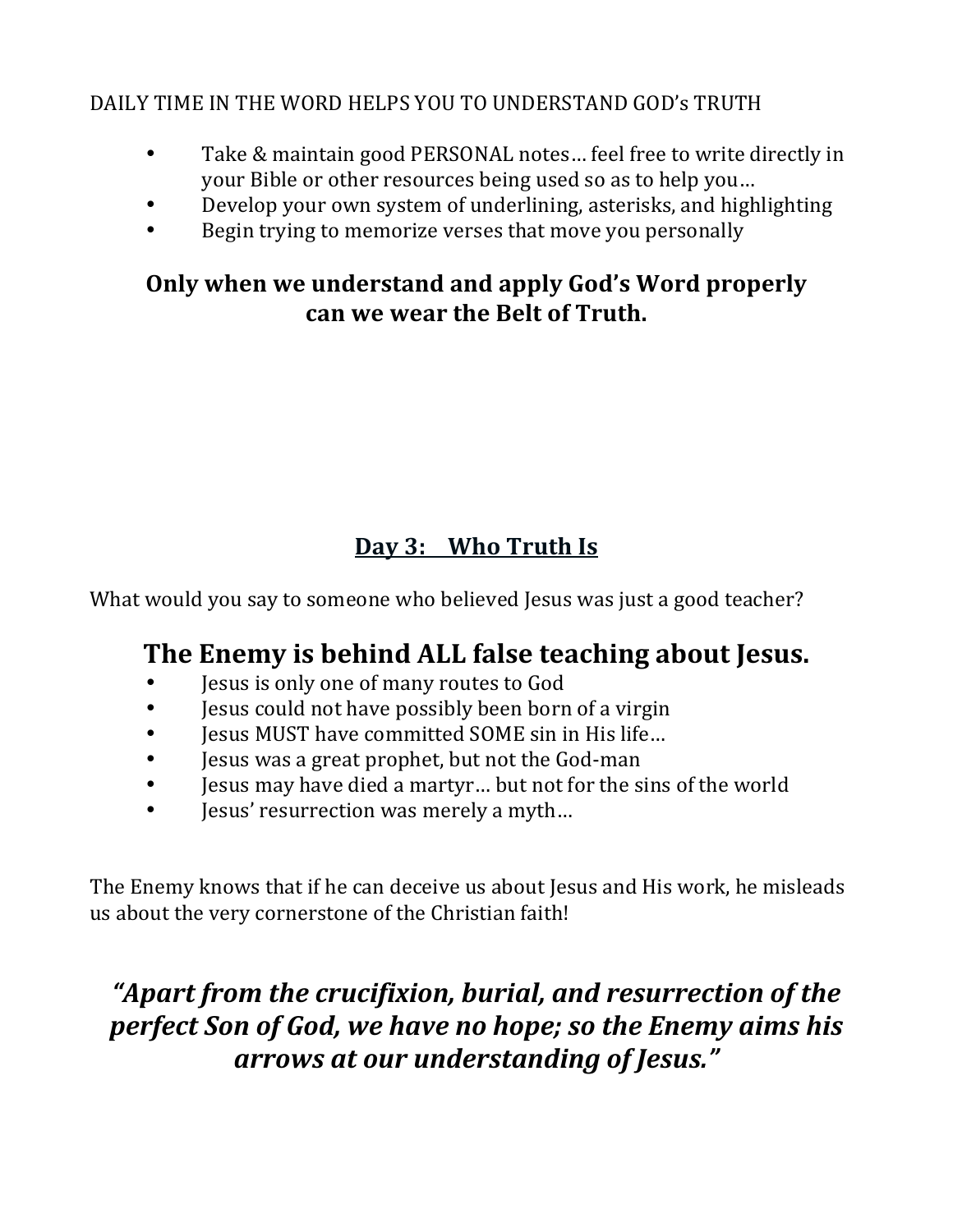

**@AiG 2001** 

#### *We MUST KNOW Jesus personally – who is truth – in order to wear the Belt of Truth.*

#### **JESUS IS THE TRUTH**

- What did Jesus mean when He said: "I am the truth?"
- Contrast Christ's claim with His designation of many religious leaders as hypocrites... What's the difference in the descriptions?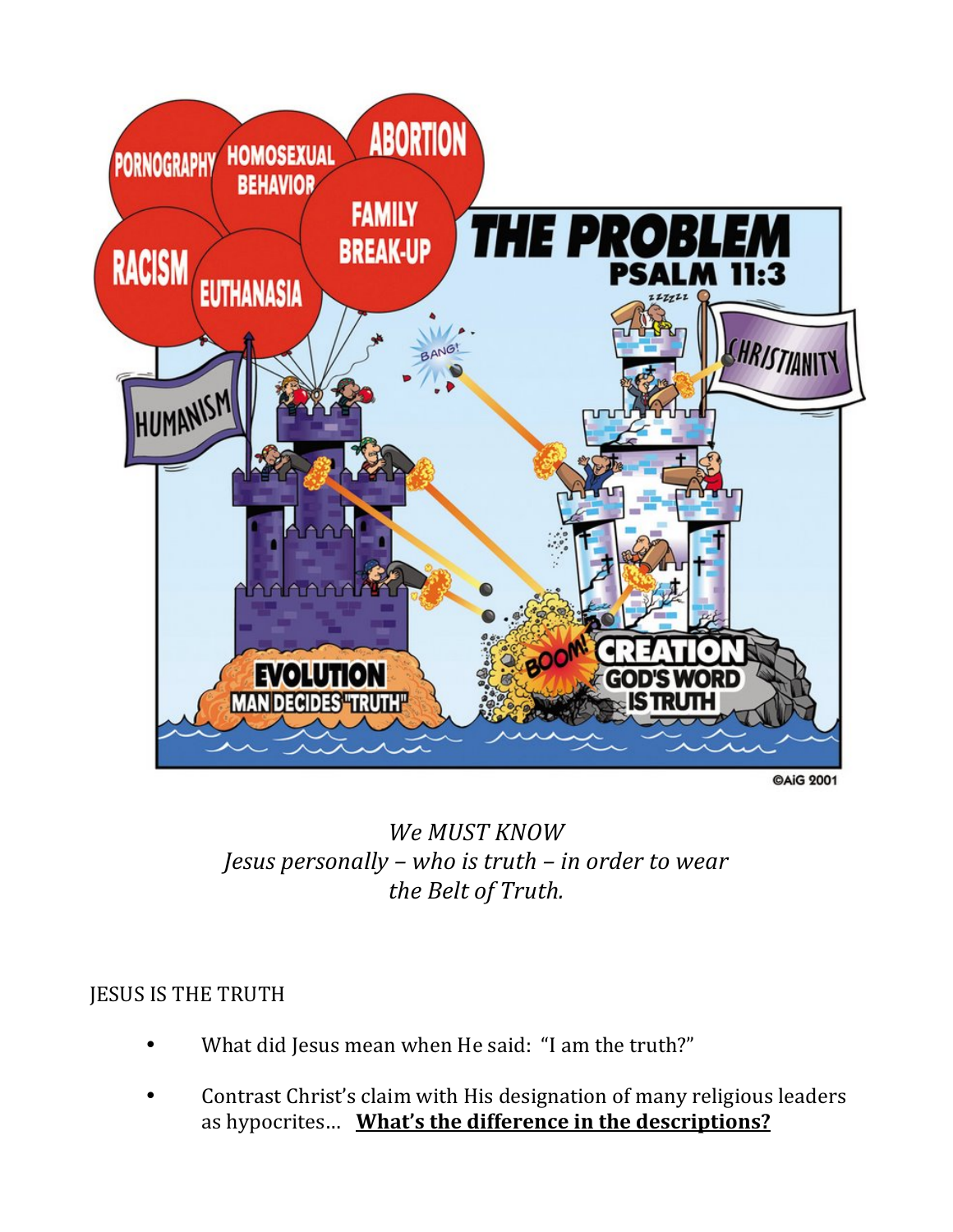- The word "hypocrite" meant "actor"  $-$  or one playing a role.
- As you think about wearing the Belt of Truth, are you seeking to follow Christ with absolute integrity (or are **you** just play-acting with Christianity)?

#### **JESUS KNEW THE TRUTH**

- Jesus was never "caught in the middle" of two versions of the story...
- As "truth," Jesus ALWAYS knows & shares THE truth!
- Remember: Jesus KNOWS all... past, present, & future sins.

#### **JESUS SPOKE THE TRUTH**

- In the Old Testament... death was the penalty for being a false prophet (evidenced by the fact that what you said would happen did not come to fruition – see Deuteronomy  $18:20$ )
- Jesus passed this test with flying colors!
- **NOTE:** *Iesus promised His disciples that they would have* authority over demons & disease, and they used that authority *as they preached the gospel* (**Luke 9:1-6**).

# **Jesus is the truth who knows the truth and speaks the truth!**

- Jesus is the true Word of God (John 1:1)
- Jesus & His Word promise that He will forgive "us"  $(1$  John 1:9)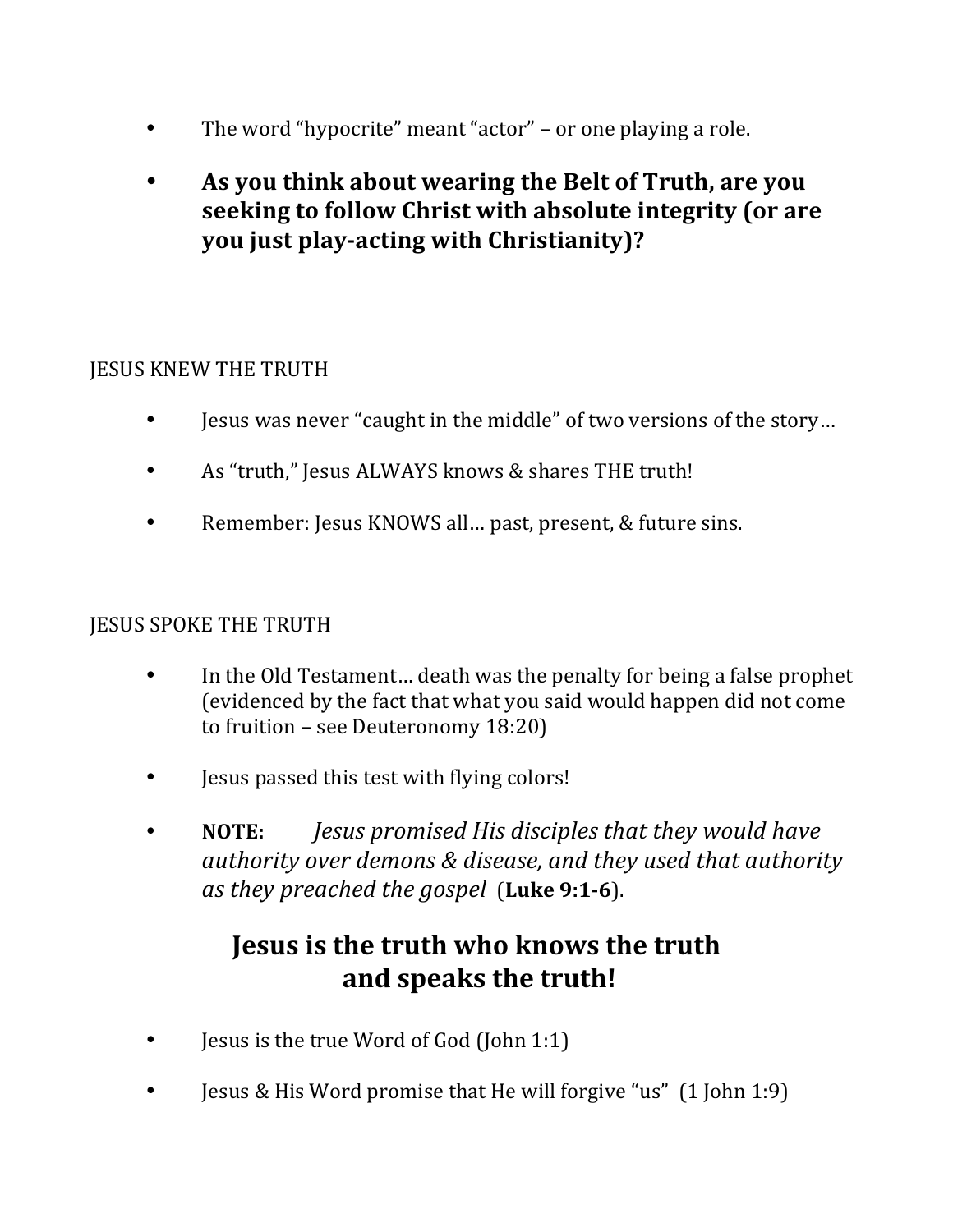- Jesus & His Word promise He will never leave "us" (Hebrews 13:5)
- Jesus & His Word promise He will return for "us" (1 Thess. 4:13-18)

# *We can ALWAYS trust God's Word!*

#### **JESUS LIVED THE TRUTH**

Read Hebrews  $4:15...$  meditate on this verse & write down the words that move you the most.

*"We do not have a high priest who cannot sympathize with our weaknesses, but One who has been tempted in all things as we are, yet without sin***." - Hebrews 4:15**

# *Don't* ever forget... *Jesus* walked in our shoes & NEVER sinned.

We can come to Him knowing that He understands our struggles :-)

**JESUS AND THE BELT OF TRUTH** 

#### "Jesus – who knew the truth, spoke the truth & lived the truth... *is still the Truth today!"*

Read Isaiah 11:5... What did you learn about the Belt of Truth?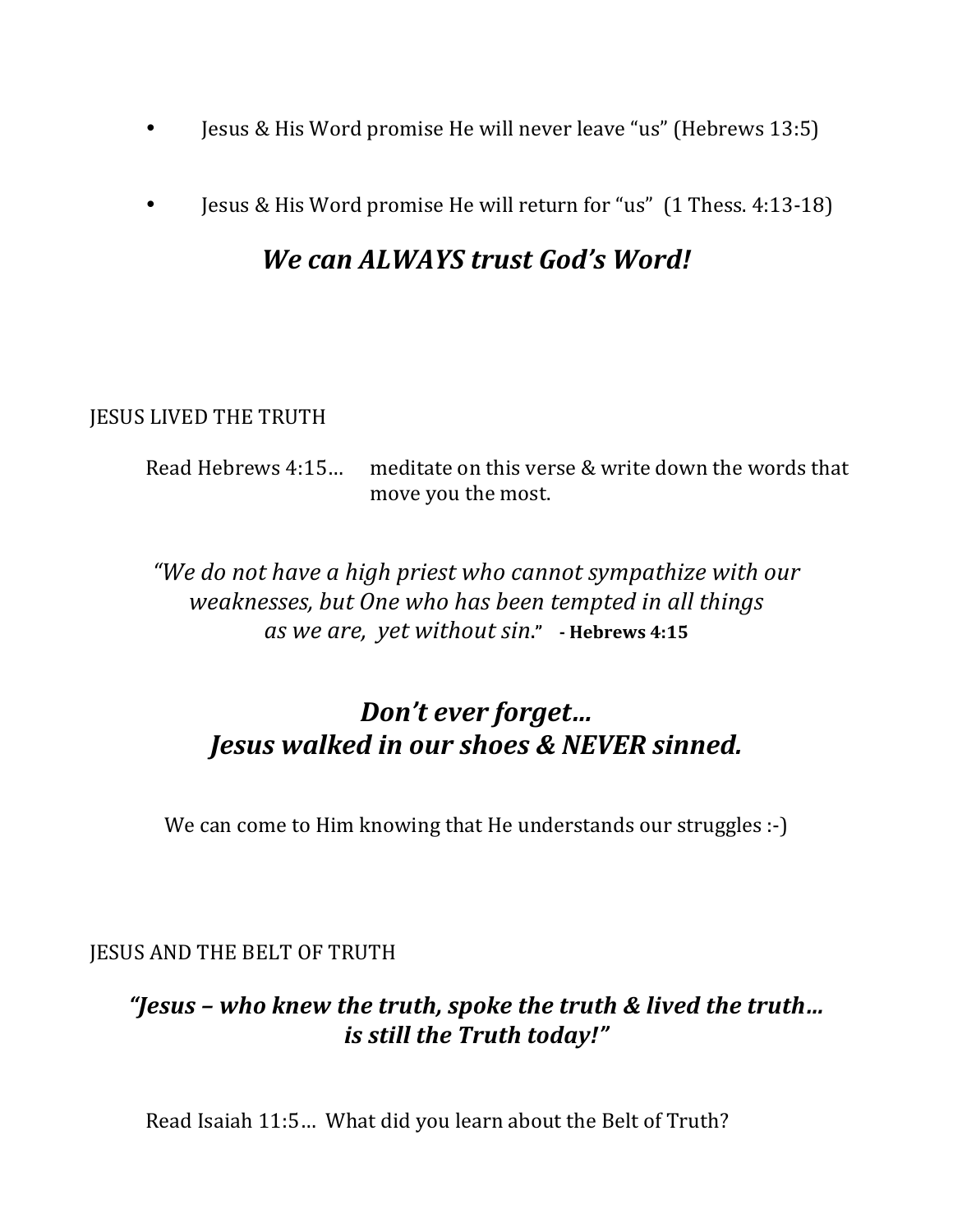#### **Day 4:** Living the Truth

**Question:** Can someone who professed Christ as Lord & Savior 20 years ago, who has developed an extensive "resume" in religious activities, who even studies and "knows" the Bible... still NOT be wearing the Belt of Truth?

#### *Answer:* Yes!

Even a true believer can be living in disobedience to God's Word...

NOTE: there is a point at which the "patterns" of one's life must call into question whether or not the disobedience in question represents a "spiritual stumble" or, by contrast, does it demonstrate the true condition of a still-lost soul... see 1<sup>st</sup> John from cover to cover. - IDP

# *"Wearing" the Belt of Truth means "living" the truth.*

**JESUS IS OUR MODEL** 

- **Jesus responded to temptation by quoting God's Word!**
- Read Matthew 4:1-11 and answer the following questions:
	- $\triangleright$  How many temptations did Jesus face?
	- $\triangleright$  How many times did the Devil quote Scripture?
	- $\triangleright$  What did the Devil offer Jesus in the 3<sup>rd</sup> temptation?
	- $\triangleright$  How many times did Jesus quote Scripture?
	- $\triangleright$  Was Jesus victorious over the temptations?

# *"The One who is the Word of God used the Word of God to make the right choices."*

- Lessons from the temptation of Christ: *First…*
	- $\triangleright$  Jesus used Scripture to make right choices
	- $\triangleright$  Jesus valued obedience over worldly gain
	- $\triangleright$  Jesus lived His life to do the Father's will (John 8:28-29)
	- $\triangleright$  Iesus would choose faithful death over sinful life.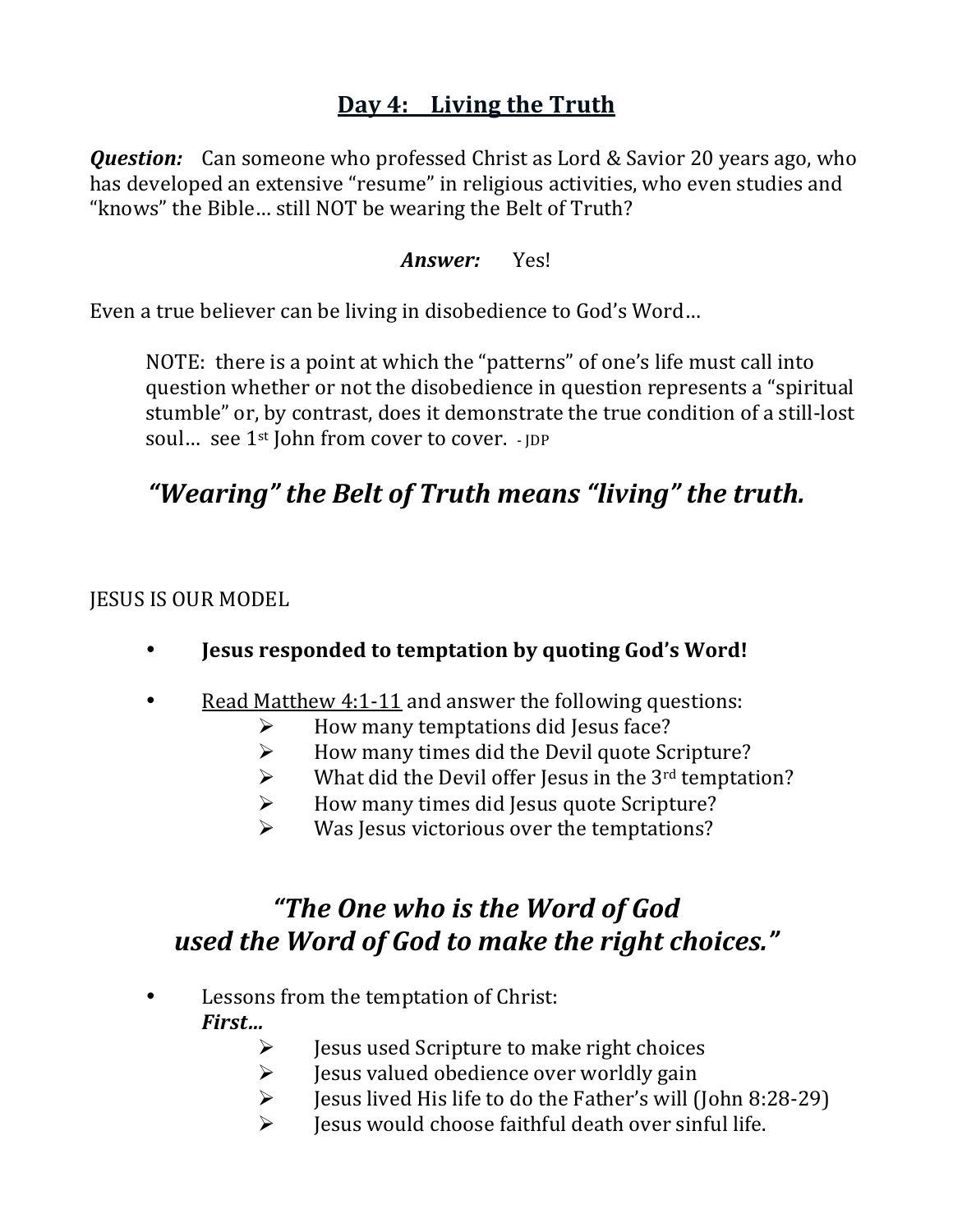*Second…*

- $\triangleright$  [esus KNEW the Word well enough to use it!
- $\triangleright$  Jesus quoted Deuteronomy 3X...
- $\triangleright$  Jesus pulled Scripture out of His heart vs. head...
- $\triangleright$  What are you doing to deposit God's Word in your heart?

#### *Third…*

- $\triangleright$  Jesus experienced the Father's blessing in overcoming
- $\triangleright$  Angels came & ministered to Him (Matthew 4:11)
- $\triangleright$  The Father often sends divine relief in & after temptation
- $\triangleright$  List the emotions you feel in victory & defeat of temptation

# *"When we KNOW Jesus, KNOW His Word, and LIVE faithfully…*  that is – when we are truly wearing the Belt of Truth... *we experience the genuine joy of Christian living.*

*When you overcome temptation, look forward to God's blessing!* 

WHAT WE "DO" IS AS IMPORTANT AS WHAT WE "DO NOT" DO

Paul's command is to "put on the full armor of God"

# *"If we do what God tells us to do*  by putting on the armor, *we can stand against the Enemy."*

- Christianity is not a list of "don't do that" behaviors...
- \* Read Acts 10:38 and meditate on it!

*"Jesus stood against the Enemy*  not only by rejecting temptation, but also *by doing good that* dislodged the Enemy's hold in people's lives"

How are you asking the Lord to refine & grow you today?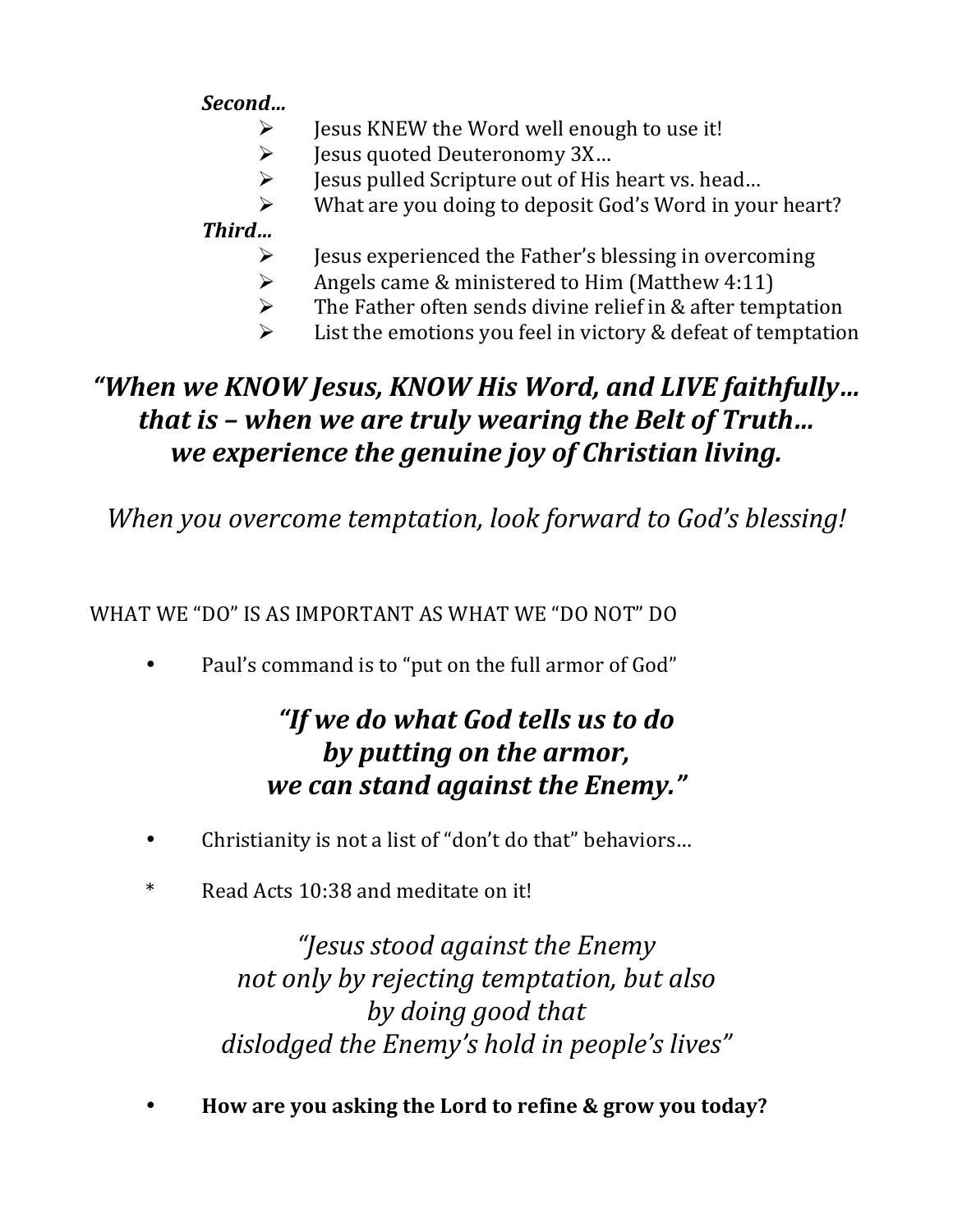# Day 5: How We Live Truth

The Bible expects believers to help one another live holy lives.

# *"Think about accountability as one way to make certain you're* wearing the Belt of Truth."

#### WHAT IS ACCOUNTABILITY?

#### **Definition:** "a willingness to be honest about, & to accept responsibility for, my actions as one means to strive for Christ-like holiness."

- $\triangleright$  Accountability is voluntary!
- $\triangleright$  Accountability requires honesty.
- $\triangleright$  Accountability requires accepting responsibility.
- $\triangleright$  Accountability does NOT replace spiritual disciplines.
- $\triangleright$  Accountability aims to assist in Christ-like holiness.

#### WHY SHOULD WE BE ACCOUNTABLE TO SOMEONE?

- Read Ephesians 6:10-14... it is clear that the Lord intends us to "stand" and "stand firm" in our battles against the Enemy. At the same time, Paul assumed believers would fight together.
- Note the role & importance Paul places on "relationships" within the Church... clearly the closing verses of Ephesians 6 represent a battle that is undertaken in the context of our Christian relationships.
- When we have accountability partners, we know that we don't fight alone... (see Hebrews 10:23-27)

#### WHERE IS ACCOUNTABILITY IN THE BIBLE?

# **Both the Old & New Testament provide examples of** *one-on-one accountability relationships*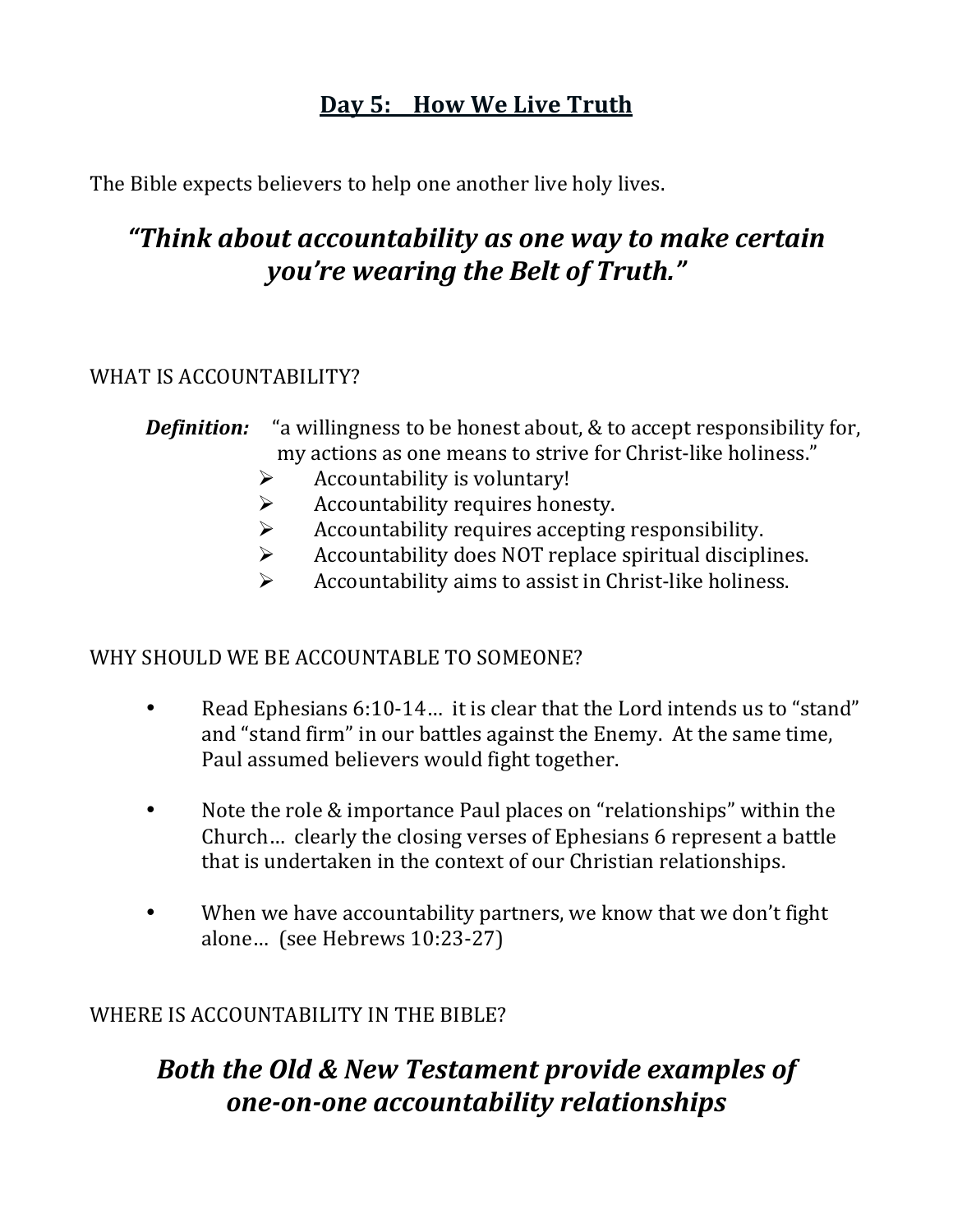- Some examples:
	- $\triangleright$  David & Jonathan
	- $\triangleright$  Disciples sent out by Jesus "two by two"
- Don't miss this... Christ's instruction for us to perform "Church" Discipline" demonstrates a cemented commitment to Christian accountability.
	- $\triangleright$  Read Matthew 18:15-20
	- $\triangleright$  Read 1 Corinthians 5:1-5
	- $\geqslant$  2 Thessalonians 3:14-15
	- $\blacktriangleright$  James 5:16

# The early Church understood that they were a family, a body of believers knit together by their common bond in Christ.

# Are *YOU* willing to be held accountable?

# *When? How? To Whom?*

#### HOW DOES ACCOUNTABILITY RELATE TO THE BELT OF TRUTH?

- *Answer:* Good accountability keeps us honest!
- We are most apt to wear the Belt of Truth when we are held accountable by a loving brother/sister to do so!

# *Our accountability partners keep us honest and push us toward obedience*

- Honesty  $&$  obedience are  $(2)$  essentials for wearing the Belt of Truth
- How honest & obedient to God are you, when in the company of:
	- $\triangleright$  Co-workers or Classmates
	- $\triangleright$  Church members/attendees
	- $\triangleright$  Friends
	- $\triangleright$  Neighbors
	- $\triangleright$  Family
	- \*\*\* If there are any differences above, you need accountability!